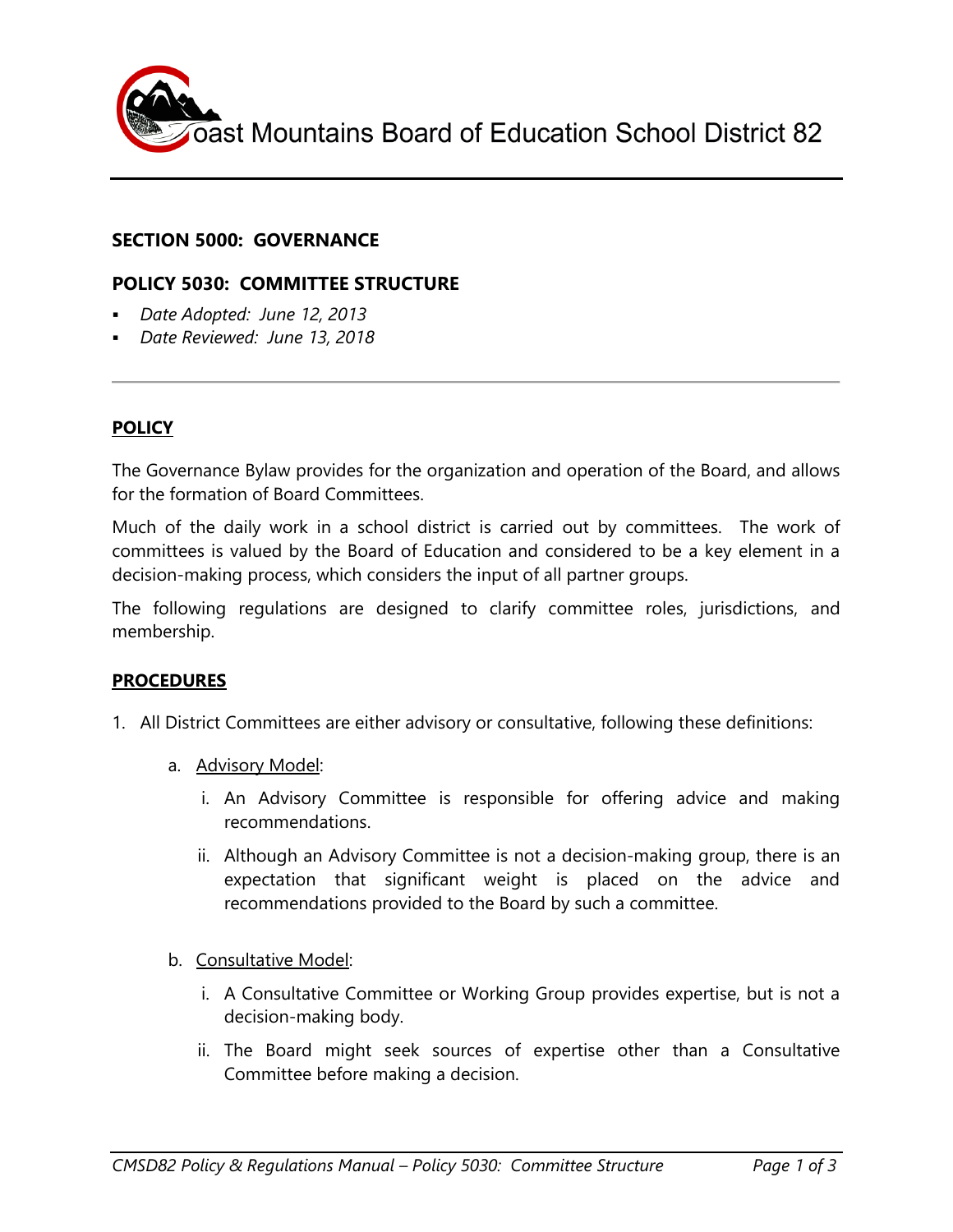

# **PROCEDURES** *(continued)*

- 2. All Board of Education Committees are Standing Committees, Liaison Committees, or District Working Committees of the Board, formed as follows:
	- a. The Board Chair will appoint members to the two Standing Committees (the Education Committee and the Business Committee).
	- b. Standing Committees and Liaison Committees will be listed and circulated at the beginning of each school year.
	- c. District Working Committees are formed at any time at the request of one of the Standing Committees:
		- i. The Standing Committee Chair, in consultation with the Board Chair, is to complete the prescribed form for the creation of the Working Committee and submit the completed form in draft to the Secretary Treasurer.
		- ii. The Board will consider, amend and adopt the Working Committee mandate and membership.
		- iii. When the Working Committee is brought to closure, it is the responsibility of the Chair to inform the Secretary Treasurer for finalization through Board approval.
- 3. Board Standing Committees:
	- a. Education Committee:
		- i. Model: Advisory
		- ii. Type: Standing Committee of the Board
		- iii. Mandate: To meet with the Superintendent of Schools, the Director of Instruction, and other appropriate staff to review and recommend to the Board, policies and actions pertaining to:
			- Achievement Accountability
			- Educational Programs
			- Student Services
			- **Schools**
			- Other matters referred by the Board
		- iv. Contact: Superintendent of Schools